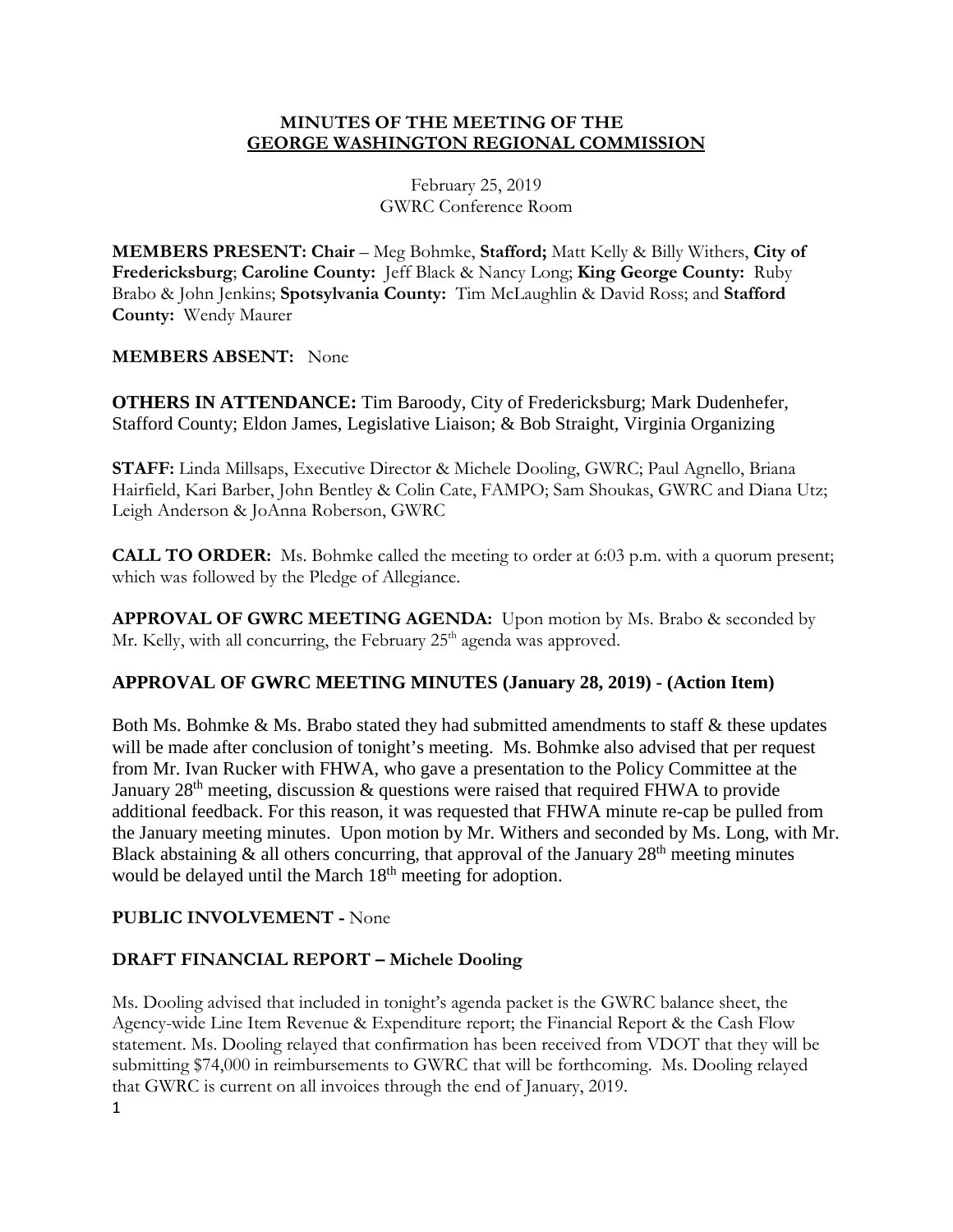Ms. Dooling advised a fraudulent act occurred on February 4<sup>th</sup> to the GWRC checking account. Ms. Dooling stated the fraud was caught immediately and resulted in no losses to GWRC. Ms. Dooling stated there were 4 checks in question that totaled \$14,600. Ms. Dooling advised the bank immediately credited the GWRC account accordingly & that the previous checking account was closed. Ms. Dooling stated that a new checking account was opened & new checks were ordered with a hologram to make the checks even more secure.

## **PRESENTATIONS**

a.) GWRC/FAMPO Organizational Update – Mr. Tim Baroody, City of Fredericksburg

Mr. Baroody added the GWRC executive committee met on January 15<sup>th</sup> with himself, Mr. Foley (Stafford County) & Mr. Taylor (Spotsylvania Count) met for discussion of the GWRC/FAMPO organizational updates. Mr. Baroody relayed that a second meeting was held on February  $25<sup>th</sup>$  that also included Dr. Millsaps, Paul Agnello & the GWRC attorney.

- b.) Executive Director's Report Dr. Linda Millsaps, Executive Director
	- i. GO Virginia Funding

Dr. Millsaps advised that the approved GWRC proposal to GO Virginia directed staff to complete the following steps:

First step – pull together economic development plans from the 5 localities & to supplement these with plans from FAA, FRAA, etc. to determine what skill sets for daily I-95 traffic data currently exists – Dr. Millsaps stated to date, 3 committee meetings have been held with stakeholders & 8 major partners

Second step in moving forward – is to bring in outside speakers for larger scale Planning – Mr. McLaughlin asked if there was a mission plan in place for the GO Virginia program – Dr. Millsaps advised that GWRC has submitted a full grant proposal for \$50,000 from GO Virginia for assistance in moving forward – Dr. Millsaps advised the grant requested requires no local match – members asked for a copy of the grant proposal to be forwarded to them for review & Dr. Millsaps stated this would be forwarded after conclusion of tonight's meeting.

ii. Affordable Housing Update

Dr. Millsaps advised a question had arisen in regard to an affordable housing study. Dr. Millsaps stated she is working with state representatives to see if outputs can be accomplished. Dr. Millsaps relayed the State could potentially fund up to \$20,000 for each locality if there was specific interest from the locality in moving forward. Dr. Millsaps advised that she will come to each locality to speak to the respective boards as desired. Dr. Millsaps states this will be brought up for further discussions at upcoming GWRC meetings.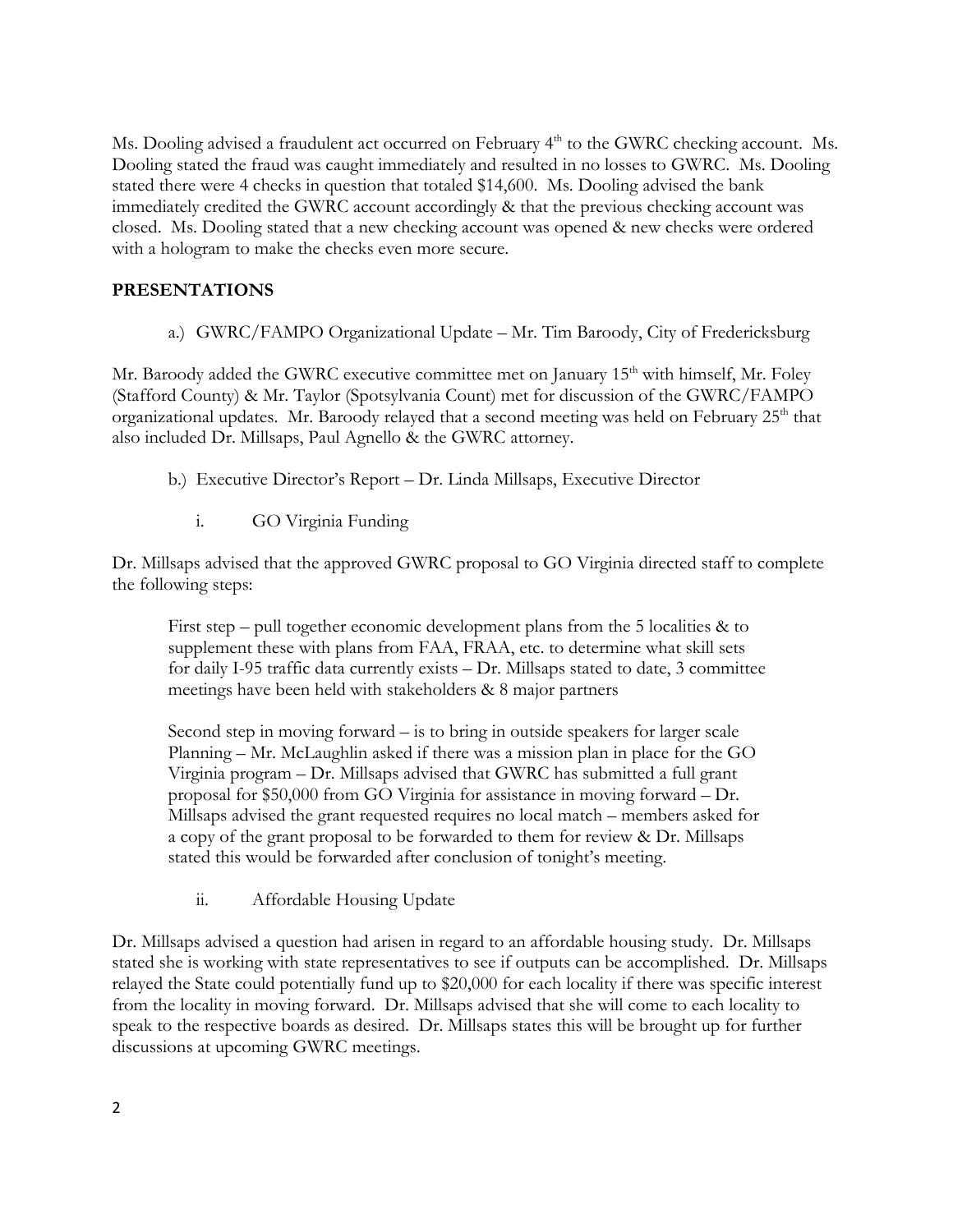iii. Environmental Update

Dr. Millsaps advised that previous funding with Whip 3 for Chesapeake Bay clean-up activities resulted in \$50,000 being pad from the localities with an additional \$21,000 being funded from the State. Mr. McLaughlin asked if we are executing plans/studies for specific deliverables that will be turned over to the State to show progress.

Dr. Millsaps stated the request will be for ongoing capacity & how to provide more back to each locality. Ms. Brabo advised on April 10<sup>th</sup> in Tappahannock the local government advisory board will be meeting & all members are encouraged & welcome to attend. The meeting time will be from 1:00 to 3:00 p.m.

iv. Other Staff Activities

Dr. Millsaps advised that all GWRC grants have been applied for & submitted on time & the Commission will be kept apprised as results of whether grants submitted are approved or not.

c.) Title VI Presentation – Ms. Briana Hairfield, Title VI Coordinator

Ms. Hairfield advised the 2016 Title VI plan is being updated as a result of the following new items that have occurred at GWRC/FAMPO to include: both a new Title VI coordinator & new Executive Director have been hired; a new organization chart has been added (which was previously not included in the 2016 Plan); updates included to the new regional demographic profile; update to the 2045 LRTP; expansion of community outreach methods; upcoming federal certification review; board/committee member roster updates; & completion of relay training with VDOT.

Ms. Hairfield advised the substantive changes to date include the following: Table of Contents – changed/amended; Discrimination Complaint form updated; Regional Demographic profile updated; Long Range Transportation Equity Analysis; Staff/board member roster updated; & Equal Employment Opportunity was added. Ms. Hairfield stated that a September, 2019 date is tentatively set for completion of the Title VI plan.

# **OLD BUSINESS**

a.) Legislative Update – Mr. Eldon James, Eldon James & Associates

Mr. James advised that all efforts went into improvements on the I-81 corridor this year. Mr. Kelly stated it would have been nice to have I-95 considered as well considering this corridor has been noted as being the worst in the nation; however, transportation issues were not discussed or moved forward.

Mr. Agnello stated that the legislative agenda supported by Delegate Cole is moving forward. Mr. James advised this study that was supported by both Delegate Cole & Delegate Reeves did move forward & the General Assembly approved the study for the I-95 corridor.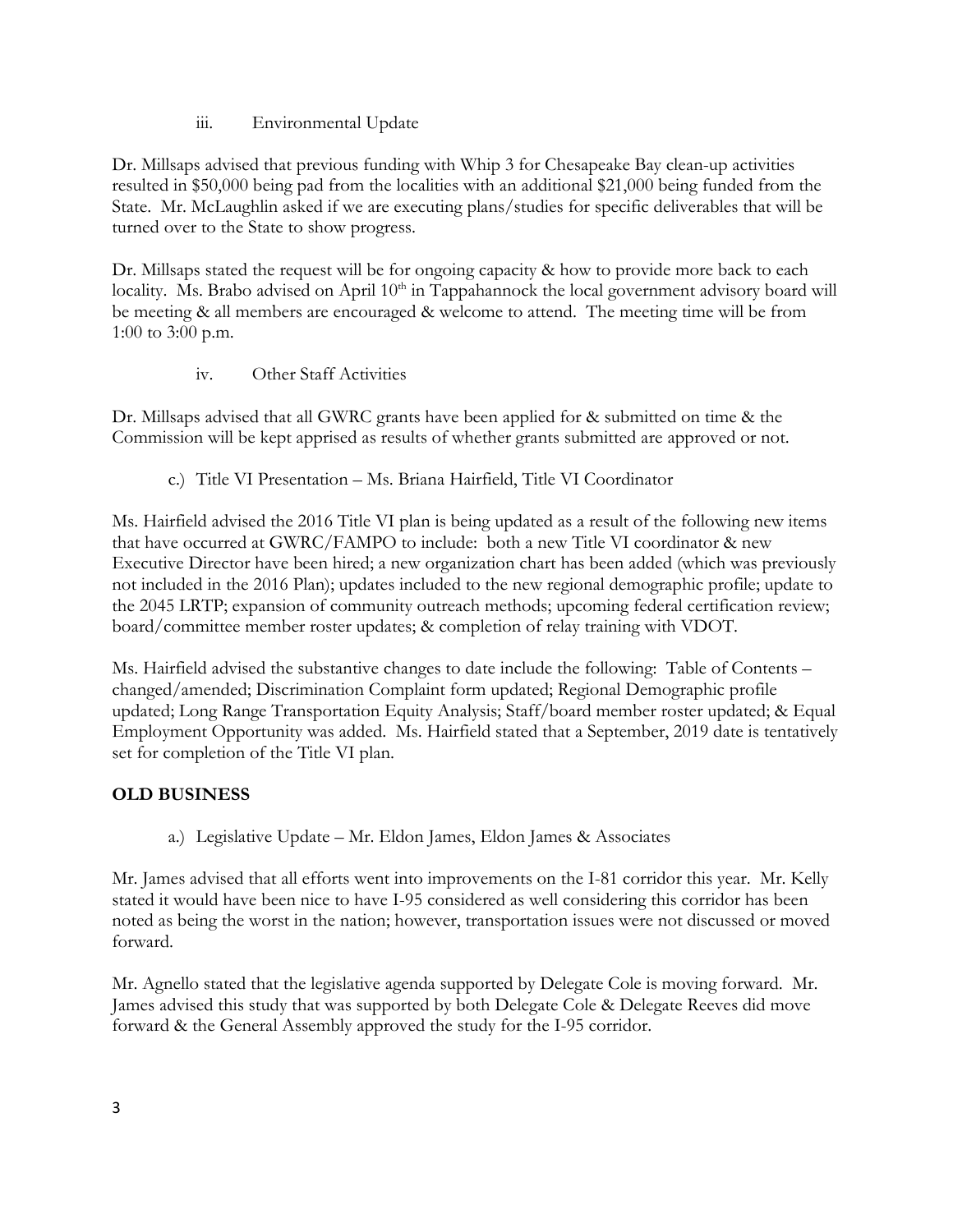Ms. Brabo stated that legislators for Health/Human Services have been contacted in regard to a recent issue where Medicaid waivers previously issued to families with children who require 24/7 care for disabilities & respite care providers have not been paid for 8 weeks & if localities have not already been approached about these concerns, they can expect to hear from constituents soon. Mr. James stated if waivers were issued & granted, then this does not result in a General Assembly budget item. Mr. Black asked if any funding was allocated from the General Assembly in regard to broadband. Mr. James relayed \$4.5m was approved.

Mr. James provided a handout that was distributed to all members which reflects all of the selected bills & resolutions from the FY2019 General Assembly for member review.

#### **NEW BUSINESS**

a.) FAMPO Budget Adjustment (ACTION ITEM) – Mr. Paul Agnello, FAMPO Administrator

Mr. Agnello advised that there is additional funding available for FY2019. Mr. Agnello stated this surplus funding mostly comes from RSTP funding allocated for the 2045 LRTP & consultant fees being utilized less as a result of staff completing many of the consultant duties in-house. Mr. Agnello stated the funding surplus results in an additional 1,837.57m dollar increase which is approximately \$440,000 above the budgeted amount in the GWRC budget.

Ms. Long asked if these surplus funds were re-occurring funds or a one-time allocation of \$440,000. Mr. Agnello stated that \$380,000 of the funding would be re-occurring. Ms. Maurer asked what the local match would be. Mr. Agnello relayed the additional funds would be 100% match. Mr. Agnello stated he is requesting GWRC approval to utilize the surplus money to fully staff positions for the FAMPO staff to enable them to reach its need to fund a total of 7 FAMPO positions. Mr. Agnello stated 1 of these positions would be filling Nick Quint's full-time position; 2 positions would be to promote 2 existing part-time employees to full-time status; & the last position would be a new FAMPO position.

There was GWRC consent to fill Mr. Quint's position immediately; however, discussion occurred about ensuring surplus funding would remain consistent & that the excess funding FAMPO has access too would cover not just salaries but also all indirect costs as well. The commission members requested that the 3 new positions (2 part-time staff going to full-time status & 1 new FAMPO position) be deferred from action until July when the new budget is presented for review, consideration & adoption as the 3 positions in question were not included into the budget that was approved last year.

Both Mr. McLaughlin & Mr. Ross stated that clearly Mr. Agnello had presented the information needed to make a decision and that the amount of RSTP funding remaining available is enough to cover both salaries & in-direct costs.

Mr. McLaughlin stated that money is available in the budget so why is preference being shown to GWRC who just filled 3 positions; however, considering that FAMPO does all of the regional transportation work, they are not being allowed to fill the positions needed to have them fully staffed.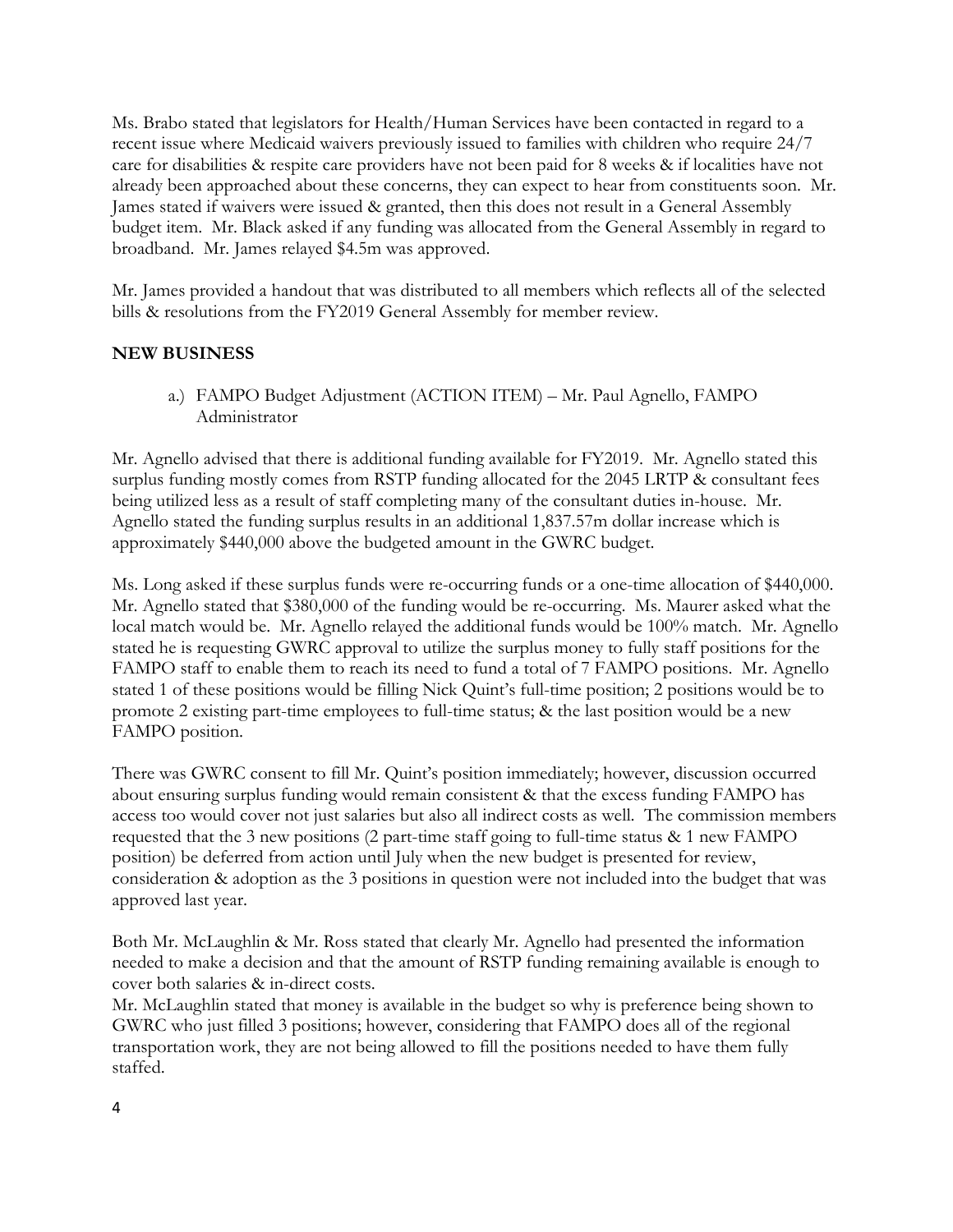In regard to the new positions with GWRC, Dr. Millsaps advised funding for these positions was utilized from one salary that was included & approved in the existing budget & this approved salary was then distributed among 3 current full-time employees who assumed the duties previously being completed by the employee who recently retired.

Mr. Agnello stated that FAMPO programs have the lowest match rates on all programs & that GWRC programs require 80% match or less. Mr. Agnello stated that FAMPO revenues will continue to increase & will not be going away. Mr. Agnello stated that currently the requested positions would cost \$630,000 & the RSTP money that is available is \$939,000 so clearly FAMPO is well in excess of funding requested.

Mr. Ross stated that as more modeling is now being completed in-house & to date \$117,000 has been spent for consultant fees in comparison with \$250,000 spent last year that this also provides an additional funding resource that could be utilized for salaries, etc.

Ms. Maurer stated that as GWRC is still the fiscal agent for FAMPO, that the budget needs to cover expenses for both entities and currently there is a \$10,000 hole in the FAMPO budget that shows more is being spent than is being received & funding does not become billable at 100%. Ms. Maurer stated she is not opposed to FAMPO staff being up to the 7 employees it has determined is needed but she is opposed to approving these when they were not included as part of last year's budget that was submitted & approved by both GWRC & FAMPO & requested that the 3 positions desired be included & submitted in the FY2019 budget that will be approved in July. Both Ms. Long & Mr. Withers stated that if the budget is not 100% concurrent or administration has recommended waiting until July to approve additional positions, that they felt amending the budget now was not prudent.

Mr. Ross made motion to accept filling now of the 3 positions requested by Mr. Agnello & to utilize the funding needed for salaries from surplus RSTP funding that is available. There was no second to the motion so the original motion did not carry.

Mr. McLaughlin submitted a substitute motion requesting modification of the FY19 budget to include additional FAMPO funding that will be utilized to convert 2 existing part-time staff members to full-time status & to fill the new requested FAMPO position to make the staff whole. This motion was seconded by Ms. Long.

The substitution motion did not pass as well with the following vote count recognized: 3 – yes (Ms. Long, Mr. McLaughlin & Mr. Ross) & 6 – no (Mr. Black, Ms. Bohmke, Ms. Brabo, Mr. Kelly, Ms. Maurer & Mr. Withers)

b.) Resolution 19-04: Filling First Vice Chairman Vacancy (ACTION ITEM)

Ms. Bohmke advised that Resolution 19-04 is a request to fill the Vice-Chairman vacancy position previously held by Mr. Benton from Spotsylvania County who is no longer serving as a member to GWRC. The resolution is to nominate Mr. Tim McLaughlin from Spotsylvania County to serve in this position.